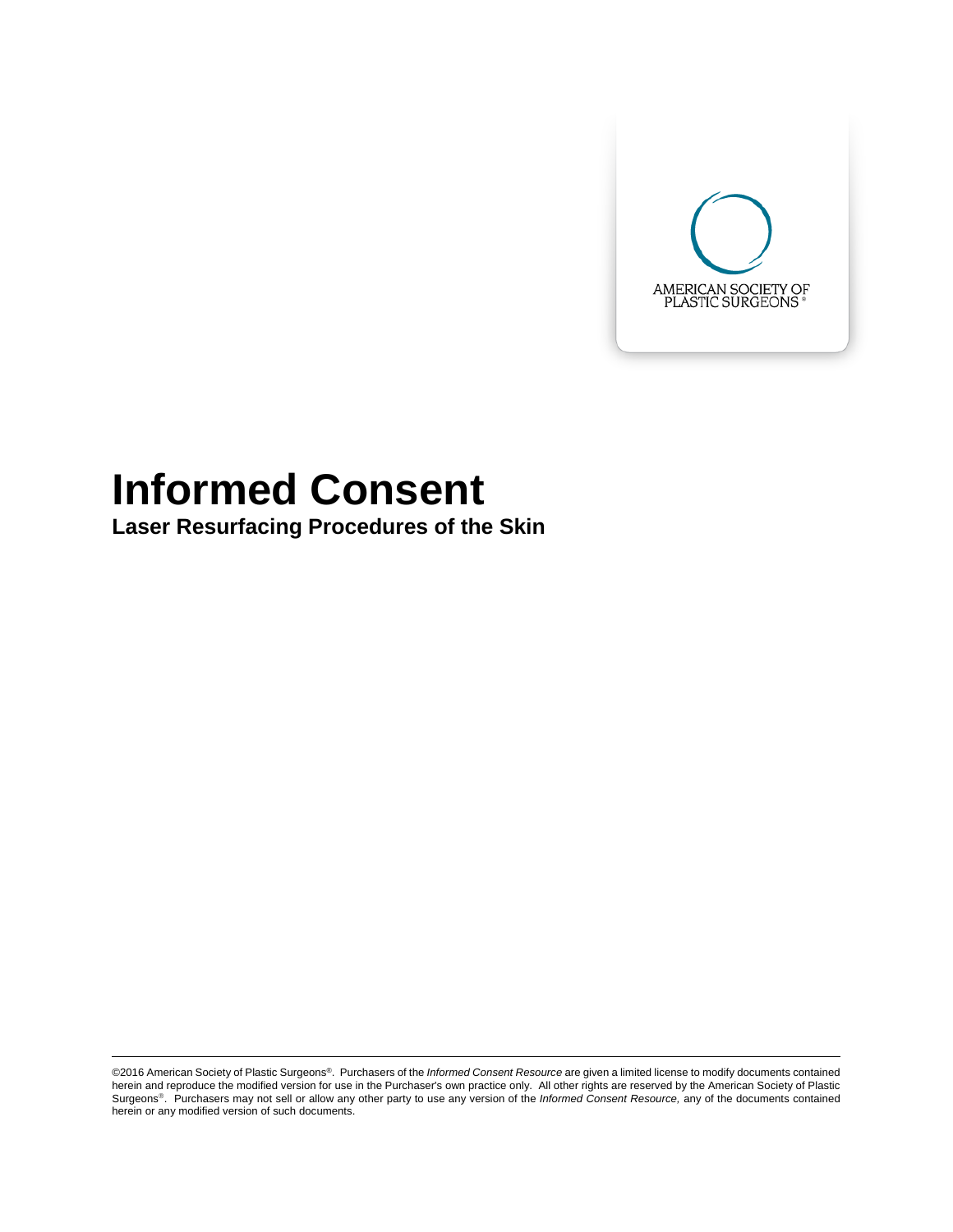#### **INSTRUCTIONS**

This is an informed consent document that has been prepared to help inform you about laser resurfacing procedures of the skin, potential risks, as well as alternative treatment(s).

It is important that you read this information carefully and completely. Please initial each page, indicating that you have read the page, and sign the consent for surgery as proposed by your plastic surgeon and agreed upon by you.

#### **GENERAL INFORMATION**

Lasers have been used by plastic surgeons as a surgical instrument for many years. Laser energy can be used to cut, vaporize, or selectively remove skin and deeper tissues. There are many different methods for the surgical use of lasers. Conditions such as wrinkles, sun damaged skin, scars and some types of skin lesions/disorders may be treated with a laser. In some situations, laser treatments may be performed at the same time as other surgical procedures.

Skin treatment programs may be used both before and after laser skin treatments in order to enhance the results.

#### **ALTERNATIVE TREATMENTS**

Alternative forms of treatment include not undergoing the proposed laser skin resurfacing procedure. Other forms of skin treatment (chemical peel) or surgical procedures (dermabrasion or excisional surgery) may be substituted. In certain situations, the laser may offer a specific therapeutic advantage over other forms of treatment. Alternatively, laser resurfacing procedures in some situations may not represent a better alternative to other forms of surgery or skin treatment when indicated. Risks and potential complications are associated with alternative forms of treatment that involve skin resurfacing or surgical procedures.

#### **INHERENT RISKS OF LASER RESURFACING PROCEDURES OF SKIN**

Every surgical procedure involves a certain amount of risk and it is important that you understand these risks and the possible complications associated with them. In addition, every procedure has limitations. An individual's choice to undergo a surgical procedure is should be based on a comparison between the risks and the potential benefits. Although the majority of patients do not experience these complications, you should discuss each of them with your plastic surgeon to make sure you understand all relevant consequences of laser resurfacing procedures of skin.

#### **SPECIFIC RISKS OF LASER RESURFACING PROCEDURES OF SKIN**

#### **Infection:**

Although infection following laser skin resurfacing is unusual, bacterial, fungal, and viral infections can occur. **Herpes simplex virus** skin infections can occur following a laser treatment. This applies to both individuals with a history of Herpes simplex virus infections (typically presenting as "cold sores") and individuals with no known history of Herpes simplex virus infections in the mouth area. Specific medications must be prescribed and taken both prior to and following the laser treatment procedure in order to suppress infection from this virus. Should an infection occur, additional treatment including antibiotics, hospitalization, or additional surgery may be necessary.

#### **Burns:**

Laser energy can produce burns that can lead to scarring. Adjacent structures, including the eyes, may be injured or permanently damaged by the laser beam. Burns are rare, yet represent the effect of heat produced within the tissues by laser energy. Additional treatment may be necessary to treat laser burns.

**Page 1 of 7 \_\_\_\_\_\_\_ Patient Initials**  $\qquad \qquad \circ$ 2016 American Society of Plastic Surgeons®

This form is for reference purposes only. It is a general guideline and not a statement of standard of care. Rather, this form should be edited and amended to reflect policy requirements of your practice site(s), CMS and Joint Commission requirements, if applicable, and legal requirements of your individual states. The ASPS does not certify that this form, or any modified version of this form, meets the requirements to obtain informed consent for this particular procedure in the jurisdiction of your practice.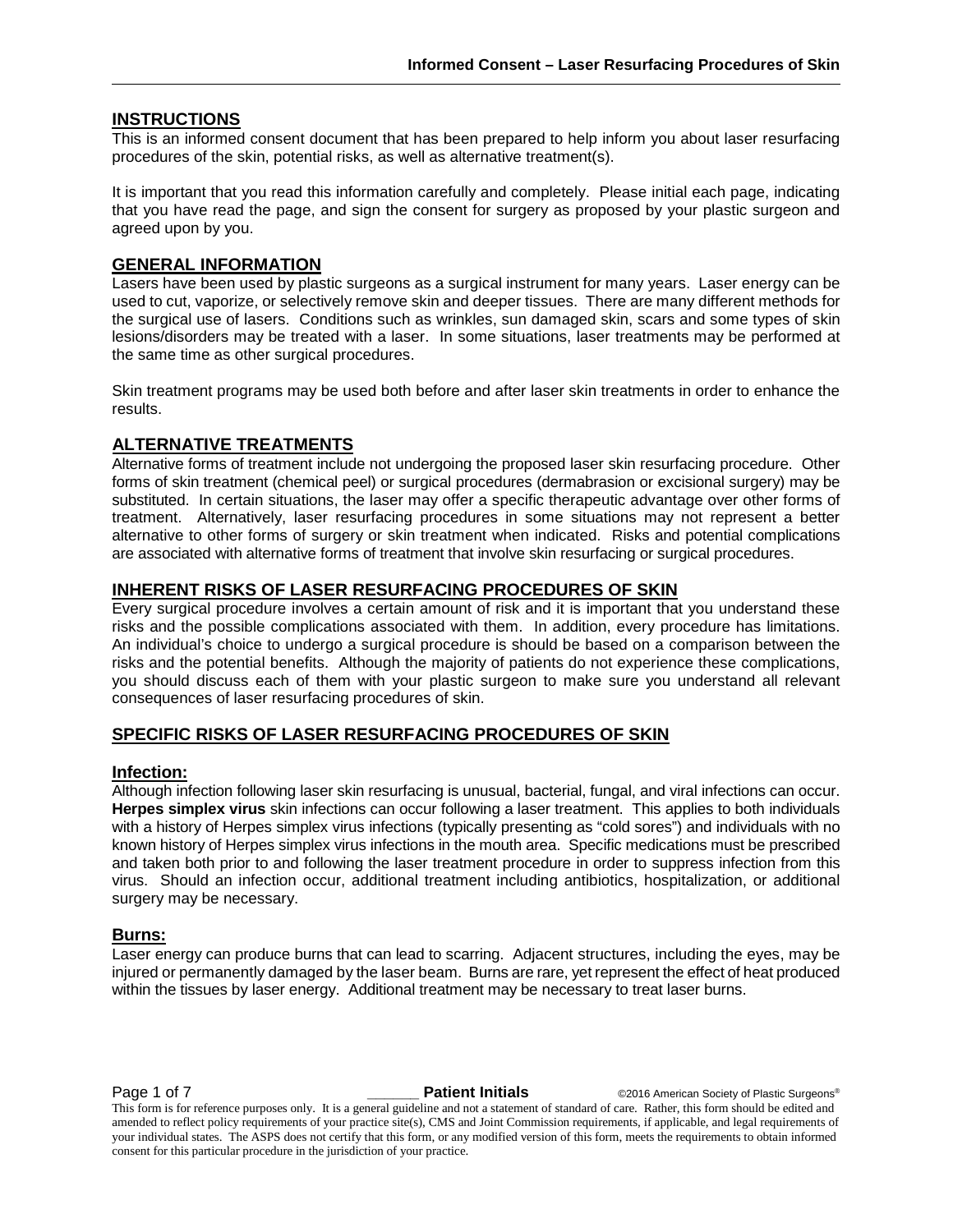#### **Color Change:**

Laser resurfacing may potentially change the natural color of your skin. Skin redness usually lasts several days to weeks depending on the treatment and your skin type, but may occasionally persist for 6 months or longer following laser skin resurfacing. Be sure to discuss the likely duration of redness with your plastic surgeon. There is a possibility of irregular color variations within the skin including areas that are both lighter and darker. A line of demarcation between normal skin and skin treated with lasers can occur.

#### **Accutane**® **(Isotretinoin):**

Accutane<sup>®</sup> is a prescription medication used to treat certain skin diseases. If you have ever taken Accutane®, you should discuss this with your surgeon. This drug may impair the ability of skin to heal following treatments or surgery for a variable amount of time even after the patient has ceased taking it. Individuals who have taken this drug are advised to allow their skin adequate time to recover from Accutane before undergoing skin treatment procedures.

#### **Skin Tissue Pathology:**

Laser energy directed at skin lesions may potentially vaporize the lesion. Laboratory examination of the tissue specimen may not be possible.

#### **Visible Skin Patterns:**

Laser resurfacing procedures may produce visible patterns within the skin. The occurrence of this is not predictable.

#### **Distortion of Anatomic Features:**

Laser skin resurfacing can produce distortion of the appearance of the eyelids, mouth, and other visible anatomic landmarks. The occurrence of this is not predictable. Should this occur, additional treatment including surgery may be necessary.

#### **Damaged Skin:**

Skin that has been previously treated with chemical peels or dermabrasion, or damaged by burns, electrolysis (hair removal treatments), or radiation therapy may heal abnormally or slowly following treatment by lasers or other surgical techniques. The occurrence of this is not predictable. Additional treatment may be necessary. If you have ever had such treatment, you should inform your surgeon.

#### **Infection:**

Infection, although uncommon, can occur after surgery. Should an infection occur, additional treatment including antibiotics, hospitalization, or additional surgery may be necessary. It is important to tell your surgeon of any other infections, such as ingrown toenails, insect bites, tooth abscesses, or urinary tract infections that you may have. Infections in other parts of the body, may lead to an infection in the operated area.

#### **Scarring:**

All surgery leaves scars, some more visible than others. Although good wound healing after a surgical procedure is expected, abnormal scars may occur within the skin and deeper tissues. Scars may be unattractive and of a different color than the surrounding skin tone. Scar appearance may also vary within the same scar. Scars may be asymmetrical (appear different on the right and left side of the body). There is a possibility of visible marks in the skin from sutures. In some cases, scars may require surgical revision or treatment.

#### **Skin Contour Irregularities:**

Contour and shape irregularities may occur. Visible and palpable wrinkling of skin may occur. Residual skin irregularities at the ends of the incisions or "dog ears" are always a possibility when there is excessive redundant skin. This may improve with time, or it can be surgically corrected.

**Page 2 of 7 \_\_\_\_\_\_ Patient Initials** ©2016 American Society of Plastic Surgeons® This form is for reference purposes only. It is a general guideline and not a statement of standard of care. Rather, this form should be edited and amended to reflect policy requirements of your practice site(s), CMS and Joint Commission requirements, if applicable, and legal requirements of your individual states. The ASPS does not certify that this form, or any modified version of this form, meets the requirements to obtain informed consent for this particular procedure in the jurisdiction of your practice.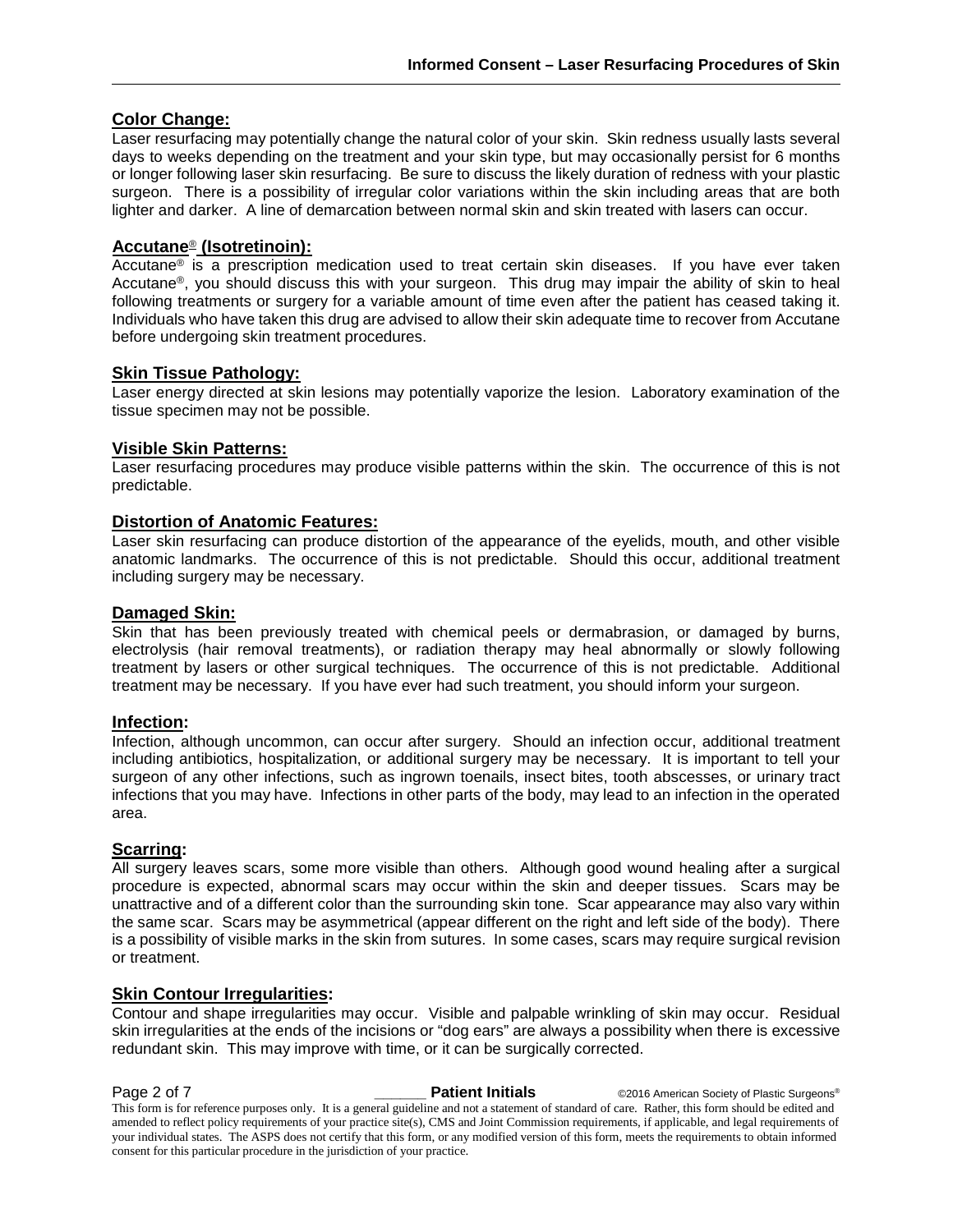#### **Skin Discoloration/Swelling:**

Some bruising and swelling will normally occur. The skin in or near the surgical site can appear either lighter or darker than surrounding skin. Although uncommon, swelling and skin discoloration may persist for long periods of time and, in rare situations, may be permanent.

#### **Skin Sensitivity:**

Itching, tenderness, or exaggerated responses to hot or cold temperatures may occur after surgery. Usually this resolves during healing, but in rare situations, it may be chronic.

#### **Pain:**

You will experience pain after your procedure. Pain of varying intensity and duration may occur and persist after procedure. Chronic pain may occur very infrequently.

#### **Allergic Reactions:**

In rare cases, local allergies to tape, topical preparations or injected agents have been reported. Serious systemic reactions including shock (anaphylaxis) may occur in response to drugs used during surgery and prescription medicines. Allergic reactions may require additional treatment. It is important to notify your physician of any previous allergic reactions.

#### **Drug Reactions:**

Unexpected drug allergies, lack of proper response to medication, or illness caused by the prescribed drug are possible. It is important for you to inform your physician of any problems you have had with any medication or allergies to medication, prescribed or over the counter, as well as medications you now regularly take. Provide your surgeon with a list of medications and supplements you are currently taking.

#### **Asymmetry:**

Symmetrical body appearance may not result after surgery. Factors such as skin tone, fatty deposits, skeletal prominence, and muscle tone may contribute to normal asymmetry in body features. Most patients have differences between the right and left side of their bodies before any surgery is performed. Additional surgery may be necessary to attempt to diminish asymmetry.

#### **Unsatisfactory Result:**

Although good results are expected, there is no guarantee or warranty expressed or implied, regarding the results that may be obtained. The body is not symmetrical and almost everyone has some degree of unevenness, which may not be recognized in advance. One side of the face may be slightly larger, one side of the face droopier. The more realistic your expectations are, the better your results will appear to you. Some patients never achieve their desired goals or results, at no fault of the surgeon or procedure. You may be disappointed with the results of the treatment. Unsatisfactory results may NOT improve with each additional treatment.

#### **ADDITIONAL ADVISORIES**

#### **Medications and Herbal Dietary Supplements:**

There are potential adverse reactions that occur as the result of taking over-the-counter, herbal, and/or prescription medications. Aspirin and medications that contain aspirin interfere with blood clot formation, and therefore may contribute to more bleeding issues. Follow your surgeon's direction regarding stopping any medications before your laser treatment.

#### **Sun Exposure – Direct or Tanning Salon:**

The effects of the sun are damaging to the skin. Exposing the treated areas to sun may result in increased scarring, color changes, and poor healing. Patients who tan, either outdoors or in a salon, should inform

**Page 3 of 7 \_\_\_\_\_\_ Patient Initials** ©2016 American Society of Plastic Surgeons® This form is for reference purposes only. It is a general guideline and not a statement of standard of care. Rather, this form should be edited and amended to reflect policy requirements of your practice site(s), CMS and Joint Commission requirements, if applicable, and legal requirements of your individual states. The ASPS does not certify that this form, or any modified version of this form, meets the requirements to obtain informed consent for this particular procedure in the jurisdiction of your practice.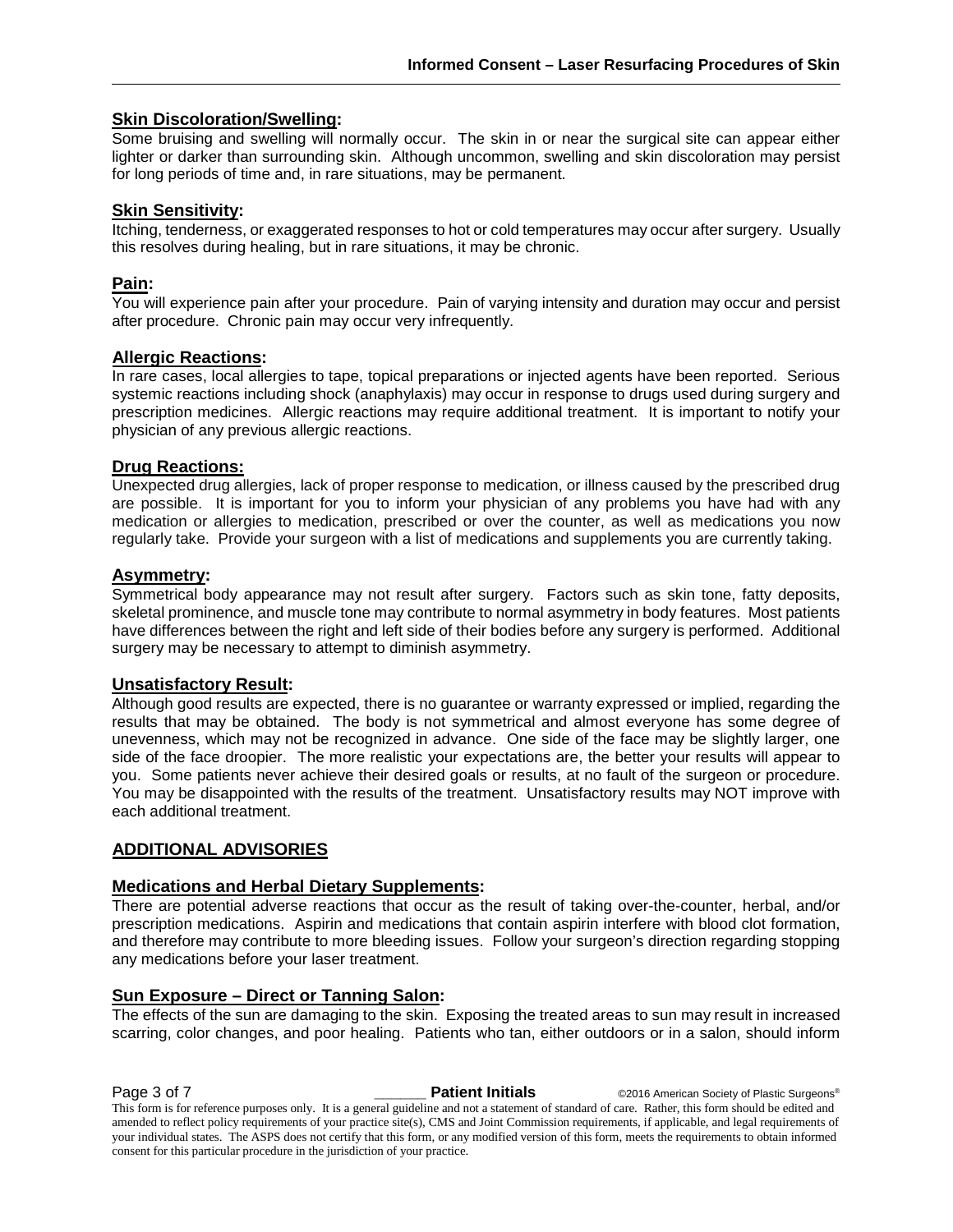their surgeon and either delay treatment, or avoid tanning until the surgeon says it is safe to resume. The damaging effect of sun exposure occurs even with the use of sun block or clothing coverage.

#### **Travel Plans:**

Any procedure holds the risk of complications that may delay healing and your return to normal life. Please let the surgeon know of any travel plans, important commitments already scheduled or planned, or time demands that are important to you, so that treatment can be timed accordingly. There are no guarantees that you will be able to resume all activities in the desired time frame. Medications may be required should you have a long flight/trip to prevent DVT/PE in the immediate post-operative period.

#### **Long-term Results:**

Subsequent alterations in the appearance of your body may occur as the result of aging, sun exposure, weight loss, weight gain, pregnancy, menopause or other circumstances not related to your procedure.

#### **Jewelry:**

Jewelry should not be brought with you at the time of your procedure.

#### **Mental Health Disorders and Elective Surgery:**

It is important that all patients seeking to undergo elective surgery have realistic expectations that focus on improvement rather than perfection. Complications or less than satisfactory results are sometimes unavoidable, may require additional surgery, and often are stressful. Please openly discuss with your surgeon, prior to surgery, any history that you may have of significant depression or mental health disorders. Although many individuals may benefit psychologically from the results of elective surgery, effects on mental health cannot be accurately predicted.

#### **ADDITIONAL TREATMENTS NECESSARY**

There are many variable conditions that may influence the long-term result of treatments. It is unknown how your tissue may respond or how wounds will heal. Secondary treatments may be necessary. The practice of medicine is not an exact science. Although good results are expected, there is no guarantee or warranty expressed or implied, on the results that may be obtained. In some situations, it may not be possible to achieve optimal results with a single procedure. You and your surgeon will discuss the options available should additional procedures be advised. There may be additional costs and expenses for such additional procedures, including surgical fees, facility and anesthesia fees, pathology, and lab testing.

#### **PATIENT COMPLIANCE**

Follow all physician instructions carefully; this is essential for the success of your outcome. It is important to follow the skin care instructions provided by your surgeon.

### **ATTESTATIONS**

#### **Smoking, Second-hand Smoke Exposure, Nicotine Products (Patch, Gum, Nasal Spray):**

Patients who are currently smoking or use tobacco or nicotine products (patch, gum, or nasal spray) are at a greater risk for significant complications such as skin loss and delayed healing and additional scarring. Individuals exposed to second-hand smoke are also at potential risk for similar complications attributable to nicotine exposure. Additionally, smoking may have a significant negative effect on anesthesia and recovery from anesthesia, with coughing and possibly, increased bleeding. Individuals who are not exposed to tobacco smoke or nicotine-containing products have a significantly lower risk of these types of complications. Please indicate your current status regarding the items below**:**

**\_\_** I am a non-smoker and do not use nicotine products. I understand the potential risk of second-hand smoke exposure causing surgical complications.

**Page 4 of 7 \_\_\_\_\_\_ Patient Initials** ©2016 American Society of Plastic Surgeons®

This form is for reference purposes only. It is a general guideline and not a statement of standard of care. Rather, this form should be edited and amended to reflect policy requirements of your practice site(s), CMS and Joint Commission requirements, if applicable, and legal requirements of your individual states. The ASPS does not certify that this form, or any modified version of this form, meets the requirements to obtain informed consent for this particular procedure in the jurisdiction of your practice.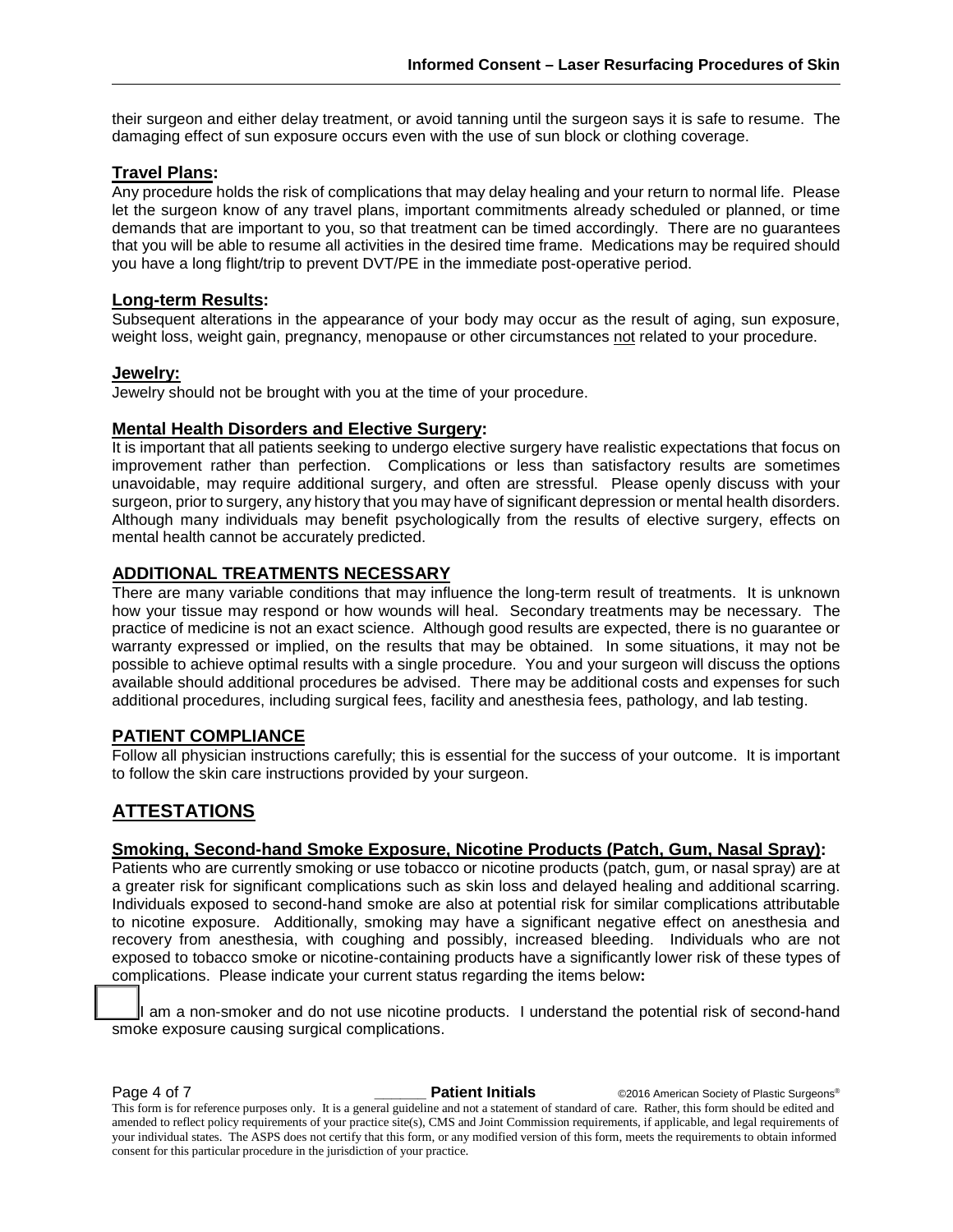**\_\_** I am a smoker or use tobacco/nicotine products. I understand the risk of surgical complications due to smoking or use of nicotine products.

have smoked and stopped approximately \_\_\_\_\_\_\_\_\_\_\_ ago. I understand I may still have the effects and therefore risks from smoking in my system, if not enough time has lapsed.

I have been advised to stop smoking immediately and have been informed of the risks, benefits, expectations, and alternatives to my surgery if I continue smoking.

It is important to refrain from smoking for at least 6 weeks before treatment and until your physician states it is safe to return, if desired. I acknowledge that I will inform my physician if I continue to smoke within this timeframe, and understand that for my safety, the surgery, if possible, may be delayed.

Smoking may have such a negative effect on your treatment that a urine or blood test just before your procedure may be done which will prove the presence of nicotine. If positive, your treatment may be cancelled and your procedure, scheduling fee, and other prepaid amounts may be forfeited. Honestly disclose your smoking habits with your surgeon.

#### **Sleep Apnea/CPAP:**

Individuals who have breathing disorders such as "Obstructive Sleep Apnea" and who may rely upon CPAP devices (continuous positive airway pressure) or utilize nighttime oxygen are advised that they are at a substantive risk for respiratory arrest and death when they take narcotic pain medications following treatment. This is an important consideration when evaluating the safety of procedures in terms of very serious complications, including death, that relate to pre-existing medical conditions.

Please consider the following symptoms of sleep apnea:

I am frequently tired upon waking and throughout the day I have trouble staying asleep at night I have been told that I snore or stop breathing during sleep I wake up throughout the night or constantly turn from side to side I have been told that my legs or arms jerk while I'm sleeping I make abrupt snorting noises during sleep I feel tired or fall asleep during the day

It is important for you to inform and discuss any of the above symptoms that you have experienced with your surgeon.

#### **COMMUNICATION ACKNOWLEDGEMENT – CONSENT**

There are many ways to communicate with you. It is important to keep appointments and let us know if problems or issues arise. Methods of communication include telephone, text, pager, answering service if available, email, and regular mail. If an emergency arises, keep us alerted to your progress so we may aid in any necessary treatments. Please do not leave a message after hours or on weekends on the office answering machine if any urgent or emergent situation exists, as there will be a delay in retrieving such messages. All attempts will be made to preserve your privacy in accordance with HIPAA rules.

Please confirm below all acceptable ways of communicating with you:

**Telephone** \_\_\_\_ Home

**Page 5 of 7 Conserverse Conserverse Conserverse Patient Initials** Capace 6 CO2016 American Society of Plastic Surgeons®

This form is for reference purposes only. It is a general guideline and not a statement of standard of care. Rather, this form should be edited and amended to reflect policy requirements of your practice site(s), CMS and Joint Commission requirements, if applicable, and legal requirements of your individual states. The ASPS does not certify that this form, or any modified version of this form, meets the requirements to obtain informed consent for this particular procedure in the jurisdiction of your practice.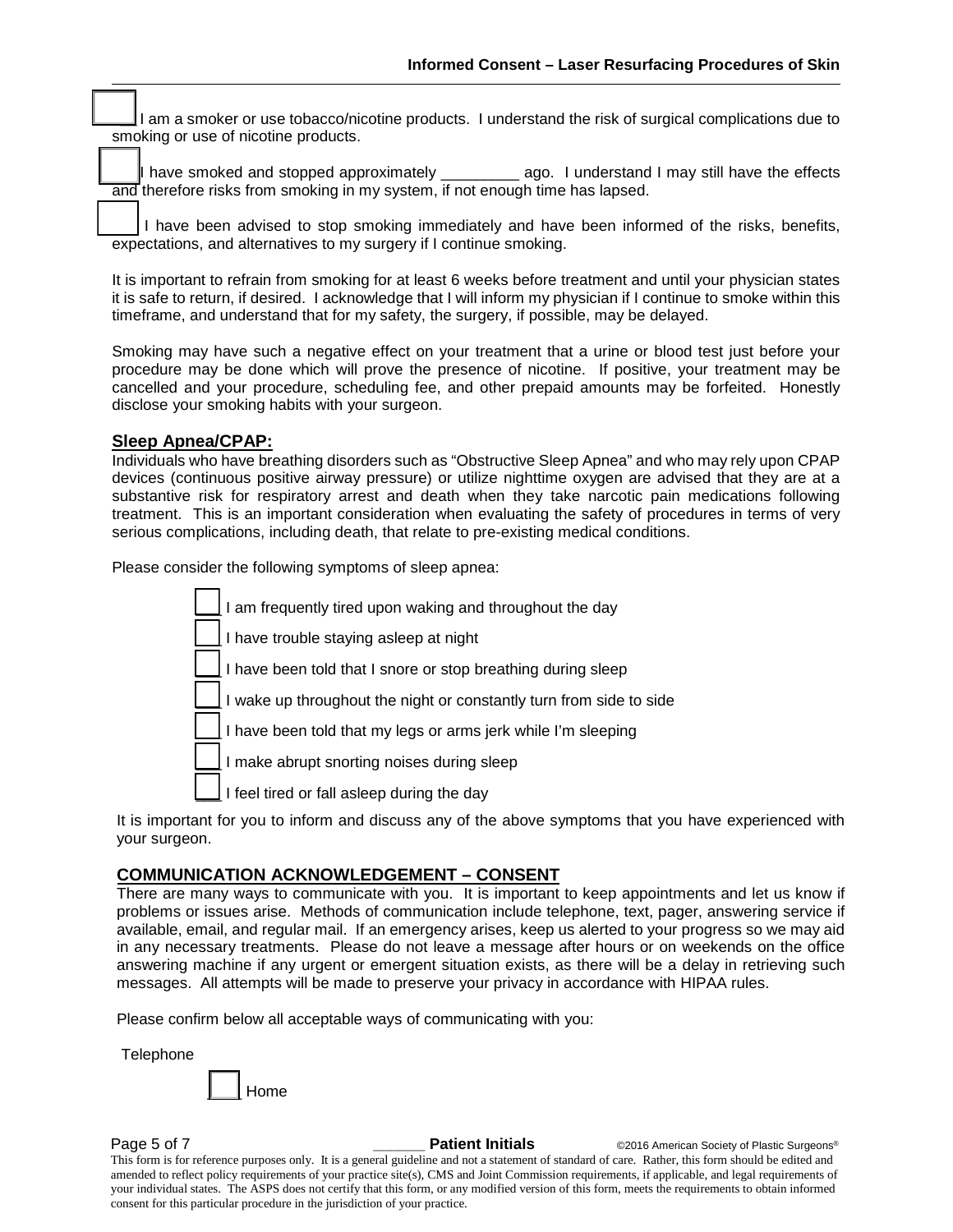| $\Box$ Work<br>$\Box$ Cell<br>$\Box$ Text    |
|----------------------------------------------|
| Pager - Answering Service if available       |
| $\Box$ Email – with up to date email address |
| Regular Mail and Delivery                    |

#### **DISCLAIMER**

Informed consent documents are used to communicate information about the proposed surgical treatment of a disease or condition along with disclosure of risks and alternative forms of treatment(s), including no surgery. The informed consent process attempts to define principles of risk disclosure that should generally meet the needs of most patients in most circumstances.

However, informed consent documents should not be considered all-inclusive in defining other methods of care and risks encountered. Your plastic surgeon may provide you with additional or different information, which is based on all the facts in your particular case and the current state of medical knowledge.

Informed consent documents are not intended to define or serve as the standard of medical care. Standards of medical care are determined on the basis of all of the facts involved in an individual case and are subject to change as scientific knowledge and technology advance and as practice patterns evolve.

#### **It is important that you read the above information carefully and have all your questions answered before signing the consent on the next page.**

**Page 6 of 7 \_\_\_\_\_\_ Patient Initials** ©2016 American Society of Plastic Surgeons®

This form is for reference purposes only. It is a general guideline and not a statement of standard of care. Rather, this form should be edited and amended to reflect policy requirements of your practice site(s), CMS and Joint Commission requirements, if applicable, and legal requirements of your individual states. The ASPS does not certify that this form, or any modified version of this form, meets the requirements to obtain informed consent for this particular procedure in the jurisdiction of your practice.